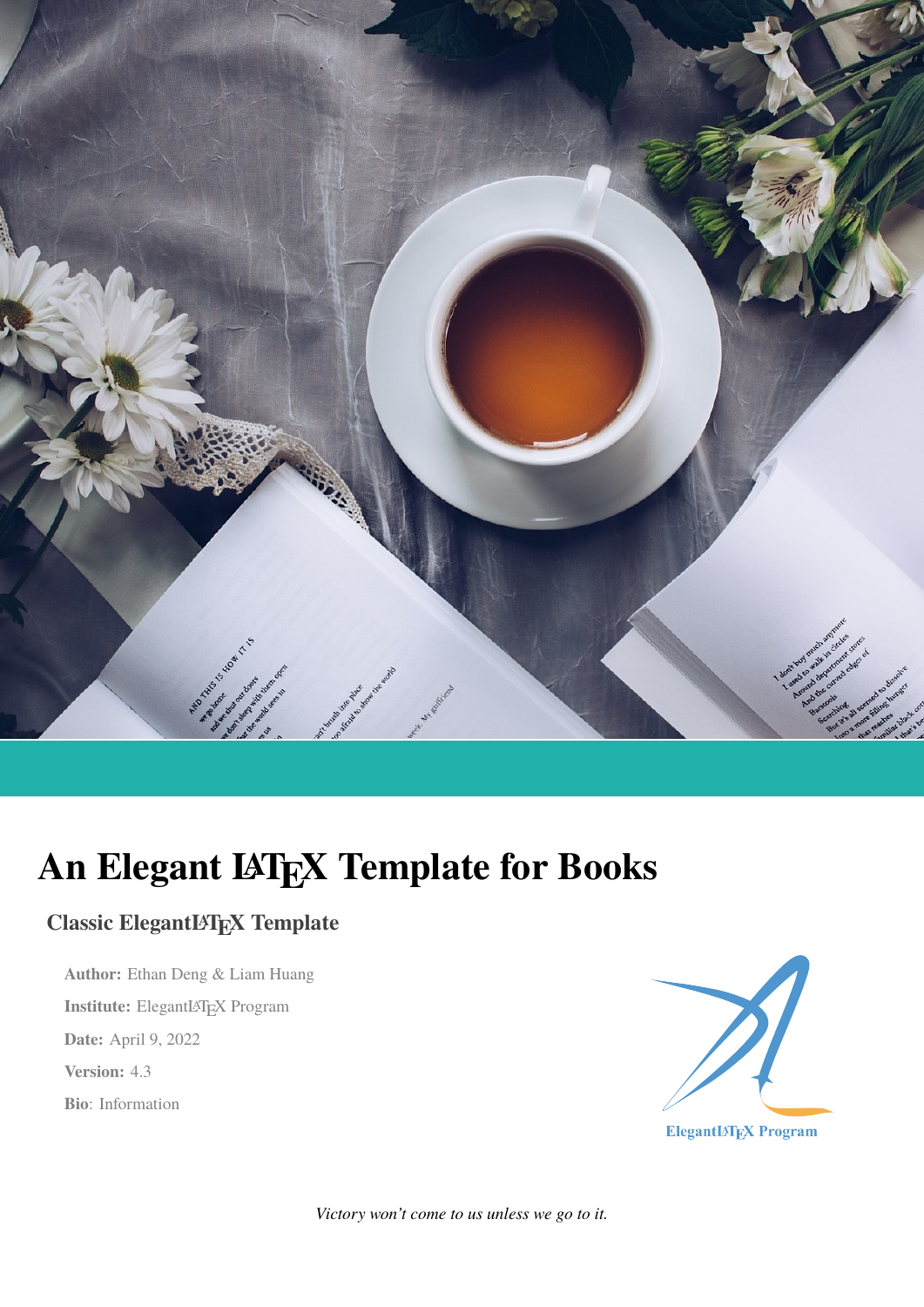# **Contents**

|                      | <b>Chapter 1 ElegantIATFX Templates</b>                                                                                                                                                                                       | 1              |
|----------------------|-------------------------------------------------------------------------------------------------------------------------------------------------------------------------------------------------------------------------------|----------------|
| 1.1                  |                                                                                                                                                                                                                               | 1              |
| 1.2                  |                                                                                                                                                                                                                               | 1              |
| 1.3                  |                                                                                                                                                                                                                               | 1              |
| 1.4                  |                                                                                                                                                                                                                               | 1              |
|                      |                                                                                                                                                                                                                               |                |
|                      | <b>Chapter 2 ElegantBook Settings</b>                                                                                                                                                                                         | $\overline{2}$ |
| 2.1                  |                                                                                                                                                                                                                               | 2              |
| 2.2                  |                                                                                                                                                                                                                               | $\overline{2}$ |
| 2.3                  |                                                                                                                                                                                                                               | $\overline{2}$ |
| 2.4                  |                                                                                                                                                                                                                               | 3              |
| 2.5                  |                                                                                                                                                                                                                               | $\overline{4}$ |
| 2.6                  |                                                                                                                                                                                                                               | 4              |
| 2.7                  |                                                                                                                                                                                                                               | 6              |
| 2.8                  | <b>Fonts</b>                                                                                                                                                                                                                  | 6              |
| 2.9                  |                                                                                                                                                                                                                               | $\tau$         |
|                      |                                                                                                                                                                                                                               | 7              |
|                      | 2.11 Content Option and Depth enterprise in the content of the Depth enterprise in the content of the content of the content of the content of the content of the content of the content of the content of the content of the | 8              |
|                      |                                                                                                                                                                                                                               | 8              |
|                      |                                                                                                                                                                                                                               | 8              |
|                      |                                                                                                                                                                                                                               | 9              |
|                      | <b>Chapter 3 ElegantBook Writing Sample</b>                                                                                                                                                                                   | 10             |
| 3.1                  |                                                                                                                                                                                                                               | 10             |
| 3.2                  |                                                                                                                                                                                                                               | 11             |
|                      |                                                                                                                                                                                                                               | 12             |
|                      |                                                                                                                                                                                                                               |                |
| <b>Chapter 4 FAQ</b> |                                                                                                                                                                                                                               | 13             |
|                      | <b>Chapter 5 Version History</b>                                                                                                                                                                                              | 14             |
| <b>Bibliography</b>  |                                                                                                                                                                                                                               | 16             |
|                      | <b>Appendix A</b> Mathematical Tools                                                                                                                                                                                          | 17             |
| A.1                  |                                                                                                                                                                                                                               | 17             |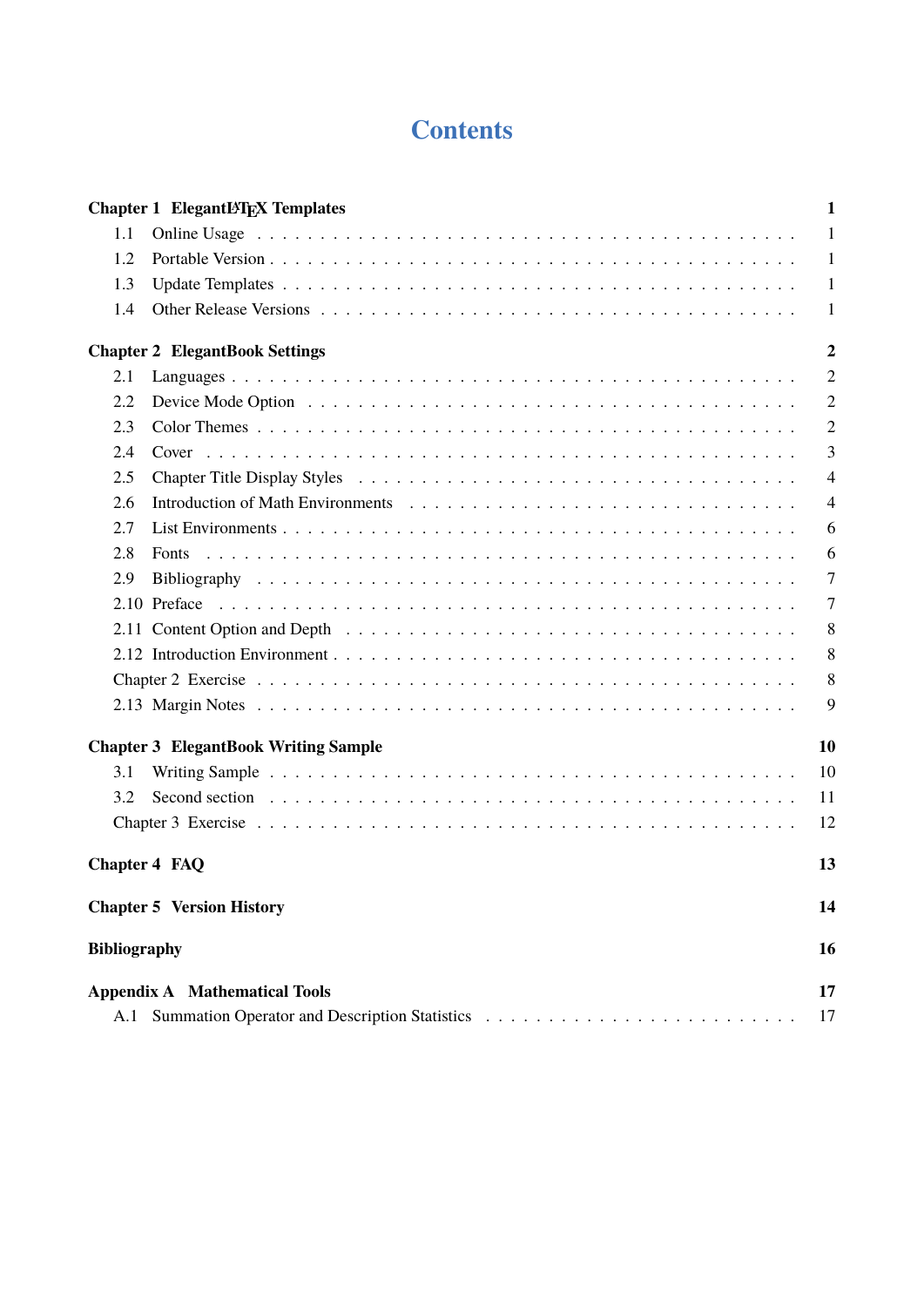## **Chapter 1 ElegantLAT<sub>E</sub>X Templates**

<span id="page-2-0"></span>ElegantLATEX Program developers are intended to provide you beautiful, elegant, user-friendly templates. Currently, the ElegantLAT<sub>EX</sub> is composed of ElegantNote, ElegantBook, ElegantPaper, designed for typesetting notes, books, and working papers respectively. Latest releases are strongly recommended! This guide is aimed at briefly introducing the 101 of this template. For any other question, suggestion or comment, feel free to contact us on GitHub issues or email us at e[legantlate](https://github.com/ElegantLaTeX/ElegantNote)[x2e@gmail.c](https://github.com/ElegantLaTeX/ElegantBook)[om](https://github.com/ElegantLaTeX/ElegantPaper).

Contact Infos:

- GitHub: https://github.com/ElegantLaTeX/
- CTAN: https://[ctan.org](https://github.com/ElegantLaTeX/ElegantBook/issues)/pkg/elegant[book](mailto:elegantlatex2e@gmail.com)
- Download: release, latest version

#### **1.1 Onli[ne Usage](https://ctan.org/pkg/elegantbook)**

<span id="page-2-1"></span>You can visit Overleaf to use our template online anywhere and anytime without local installation. To find our template, search elegantlatex in the templates or simply visit search result, choose the template you prefer and Open as Template to own a copy yourself to edit freely. To learn more about Overleaf, please refer to Documentation.

#### **1.2 [Portable](https://www.overleaf.com/learn) Version**

<span id="page-2-2"></span>For portable version, simply download lastest ElegantBook-master from GitHub or CTAN (to be more accurate, download elegantbook.cls) and save the file(s) under your working directory. This way of installation is simple and convenient, but you have to manually update cls now and then.

#### **1.3 Update Templates**

<span id="page-2-3"></span>You can use cmd/terminal to update the tlmgr itself and all the packages, the commands are:

```
tlmgr update --self
tlmgr update --all
```
To learn more, please refer to How do I update my T<sub>E</sub>X distribution?

#### **1.4 Other Release Versi[ons](https://tex.stackexchange.com/questions/55437/how-do-i-update-my-tex-distribution)**

<span id="page-2-4"></span>If you are a T<sub>E</sub>X Live 2018/2019/2020/2021 user and would like to update, the official solution is to uninstall the previous version. If you want to save the bother of uninstallation and re-installation, please copy elegantbook.cls to the installation directory of TFX Live 2022 (default: C:\texlive\2022\texmf-dist \tex\latex\elegantbook ), run texhash in cmd.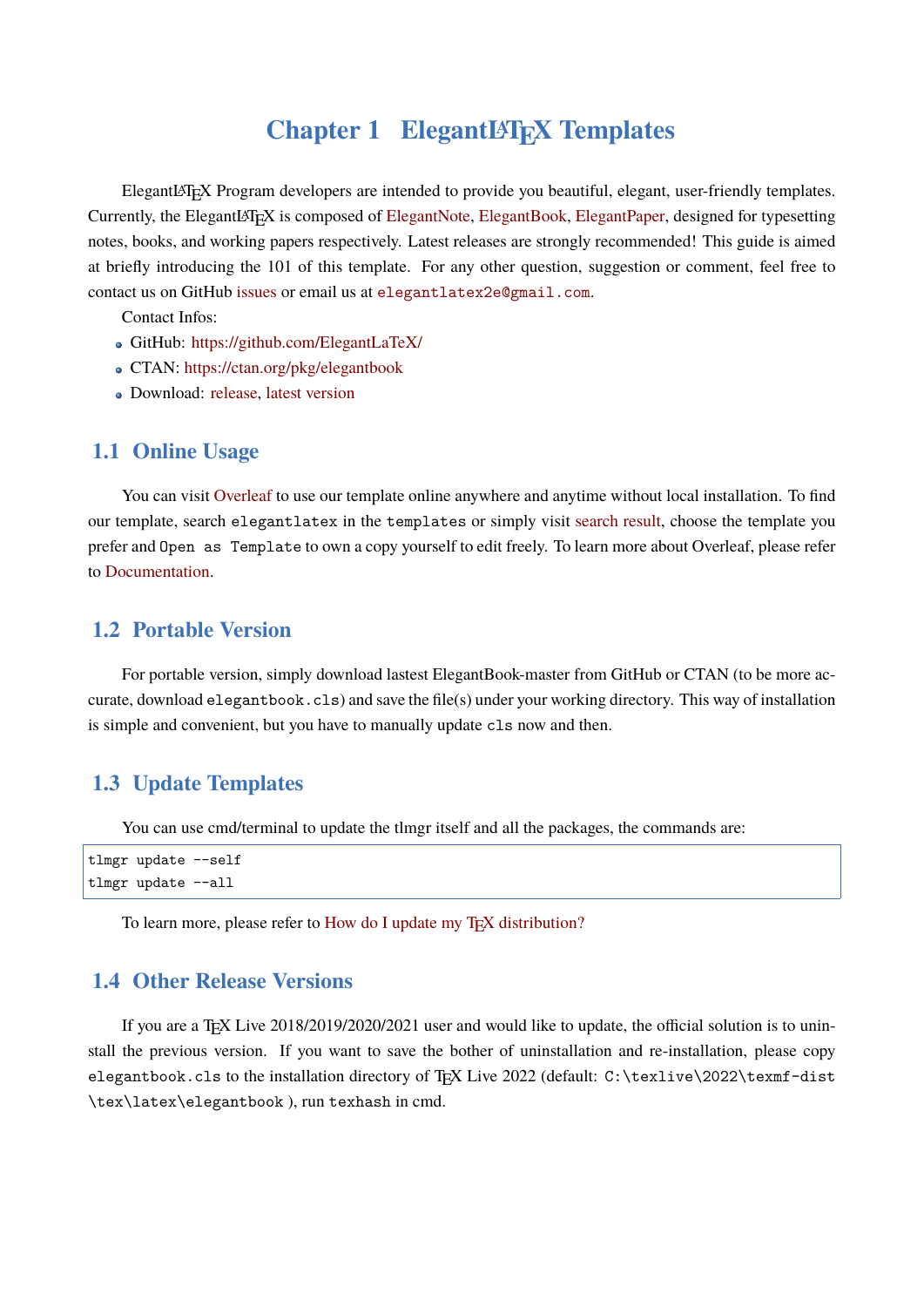### **Chapter 2 ElegantBook Settings**

<span id="page-3-0"></span>This template is based on the Standard LATEX book class, so the options of book class work as well (Note that the option of papersize has no effect due to device option). The default encoding is UTF-8 while T<sub>EX</sub> Live is recommended. The test environment is Win10/Ubuntu 20.04/macOS + TFX Live 2022/ MacTFX 2022, either pdfLATEX or XALATEX works fine.

#### **2.1 Languages**

<span id="page-3-1"></span>We defined one option named lang which has two basic values, lang=en (default), lang=cn. Different values will alter the captions of figure/table, abstract name, refname, etc. You can use this option as

```
\documentclass[en]{elegantbook}
\documentclass[lang=en]{elegantbook}
```
Besides the two basic language translation, our user provide more options, here is a short brief introduction to these translation. Since I am not familiar with these languages, I can't guarantee that the translations are correct, please comment on GitHub if you have some questions.

- Italian translation lang=it, provided by VincentMVV , please refer to Italian translation;
- French translation  $\text{lang}=\text{fr}$ , provided by abfek66, please refer to Italian translation;
- Dutch Translation lang=nl, provided by inktvis75 , please refer to Dutch Translation;
- [Hungarian transl](https://github.com/ElegantLaTeX/ElegantBook/issues/85)ation  $\text{lang}=h\mathbf{u}$ , provided by [palkotama](https://github.com/VincentMVV)s, please refer to Hungarian translation;
- Deutsch translation lang=de, provided b[y Lisa, p](https://github.com/abfek66)lease refer toDe[utsch translation;](https://github.com/ElegantLaTeX/ElegantBook/issues/85)
- Spanish translation lang=es, provided b[y Gustavo](https://github.com/inktvis75) A. Corradi, ple[ase refer to](https://github.com/ElegantLaTeX/ElegantBook/issues/108) Spanish translation;
- [Mongolian translation](https://github.com/ElegantLaTeX/ElegantBook/issues/111)  $l$  ang=mn, provided by [Altantsooj,](https://github.com/palkotamas) please refer to Mongolian translation;
- Japanese translation lang=jp, provided by inusturbo, please refer to [Japanese tran](https://github.com/ElegantLaTeX/ElegantBook/issues/113)slation.

**Remark** Chinese Characters are acceptable **ONLY** in lang=cn.

#### **2.2 Device Mode Option**

<span id="page-3-2"></span>The option for device (device) was originally used in ElegantNote, now we include this option in Elegant-Book<sup>1</sup> as well. Activate iPad mode in the following way<sup>2</sup>:

```
\documentclass[pad]{elegantbook} %or
\documentclass[device=pad]{elegantbook}
```
#### **2.3 Color Themes**

<span id="page-3-3"></span>This template contains 5 color themes, i.e. green<sup>3</sup>, cyan, blue(default), gray, black. You can choose green with

<sup>&</sup>lt;sup>1</sup>Pictures have to be modified accordingly.

 ${}^{2}$ Default size: normal, A4 paper.

<sup>&</sup>lt;sup>3</sup>Original default theme.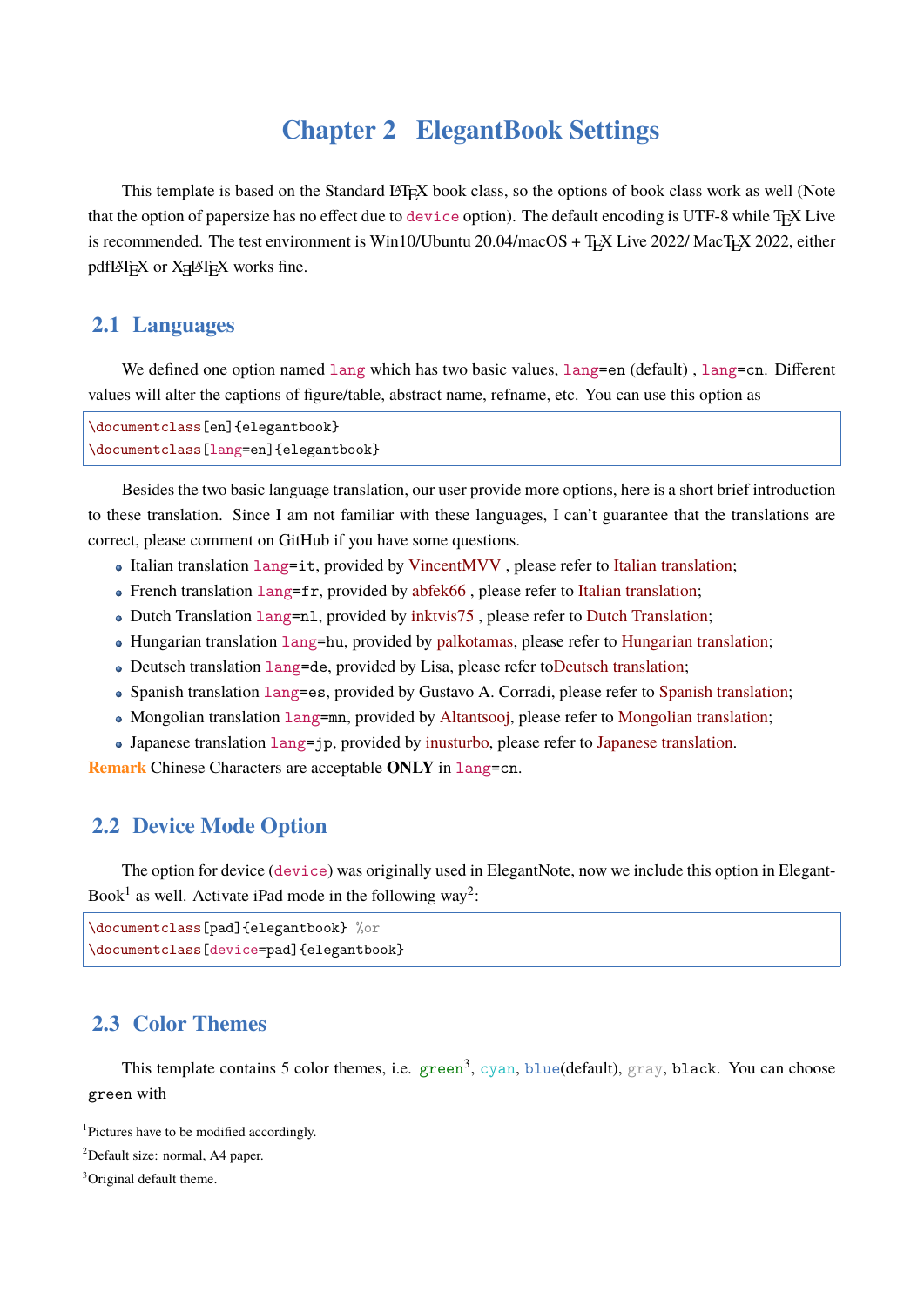\documentclass[green]{elegantbook} %or \documentclass[color=green]{elegantbook}



**Table 2.1:** ElegantBook Themes

If you want to customize the colors, please select nocolor or use color=none and declare the main, second, and third colors in the preamble section as follows:

```
\definecolor{structurecolor}{RGB}{60,113,183}
\definecolor{main}{RGB}{0,166,82}%
\definecolor{second}{RGB}{255,134,24}%
\definecolor{third}{RGB}{0,174,247}%
```
#### <span id="page-4-0"></span>**2.4 Cover**

#### **2.4.1 Customized Cover**

From v3.10, customized cover is allowed, you can choose or hide any element as you prefer. Current optional elements are:

- title: \title
- subtitle: \subtitle
- author: \author
- institute: \institute
- date: \date
- version: \version
- extra information: \extrainfo
- cover image: \cover
- logo: \logo

Besides, an extra command \bioinfo is provided with two options–caption and content. For instance, if you want to display Username: 111520, just type in

\bioinfo{Username}{115520}

You can change the color of the horizontal bar of the cover by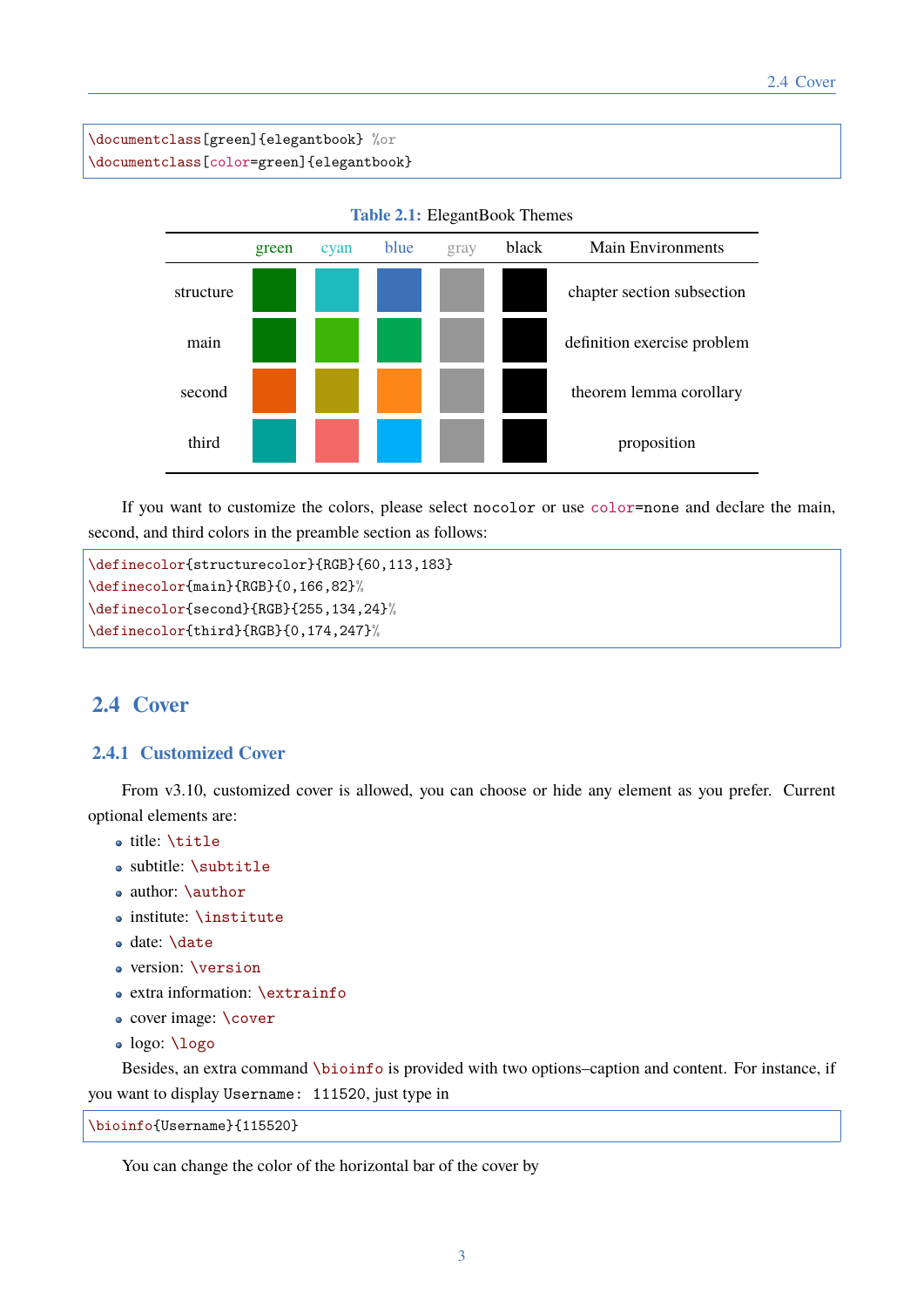```
\definecolor{customcolor}{RGB}{32,178,170}
\colorlet{coverlinecolor}{customcolor}
```
#### **2.4.2 Cover Image**

The cover image used in this template is from pixabay.com. The image is completely free and can be used under any circumstance. The cover image size is  $1280 \times 1024$ . If you would like to change the cover, please crop it according to the size of the cover picture strictly. One free online image clipping site: fotor.com. Feel free to join our QQ Group to get more elegant cov[ers.](https://pixabay.com/en/tea-time-poetry-coffee-reading-3240766/)

#### **2.4.3 Logo**

Aspect ratio of the logo is 1:1 in this guide, i.e. a square picture. To replace the logo, do remember to choose the appropriate picture.

#### **2.4.4 Stylized Cover**

Want to use stylized cover?(For instance, A4-sized PDF designed by Adobe Illustrator) Please comment out \maketitle and use pdfpages to insert the cover. Similar for using titlepage. If you would like to use the cover in version 2.x, please refer to etitlepage.

#### **2.5 Chapter Title Display [Styles](https://github.com/EthanDeng/etitlepage)**

<span id="page-5-0"></span>This template contains 2 sets of *title display styles*,hang(default) and display style. For the former, chapter title is displayed on a single line (hang). For the latter, chapter title is displayed on a double line (display).In this guide, we use hang . To change display style, use:

```
\documentclass[hang]{elegantbook} %or
\documentclass[titlestyle=hang]{elegantbook}
```
#### **2.6 Introduction of Math Environments**

<span id="page-5-1"></span>We defined two sets of theorem modes, simple style and fancy style (default). You may change to simple mode by

```
\documentclass[simple]{elegantbook} %or
\documentclass[mode=simple]{elegantbook}
```
In this template, we defined four different theorem class environments

- *Theorem Environments*, including title and content, numbering corresponding to chapter. Three types depending on the format:
	- **definition** environment, the color is main;
	- **theorem, lemma, corollary** environment, the color is second;
	- **proposition** environment, the color is third.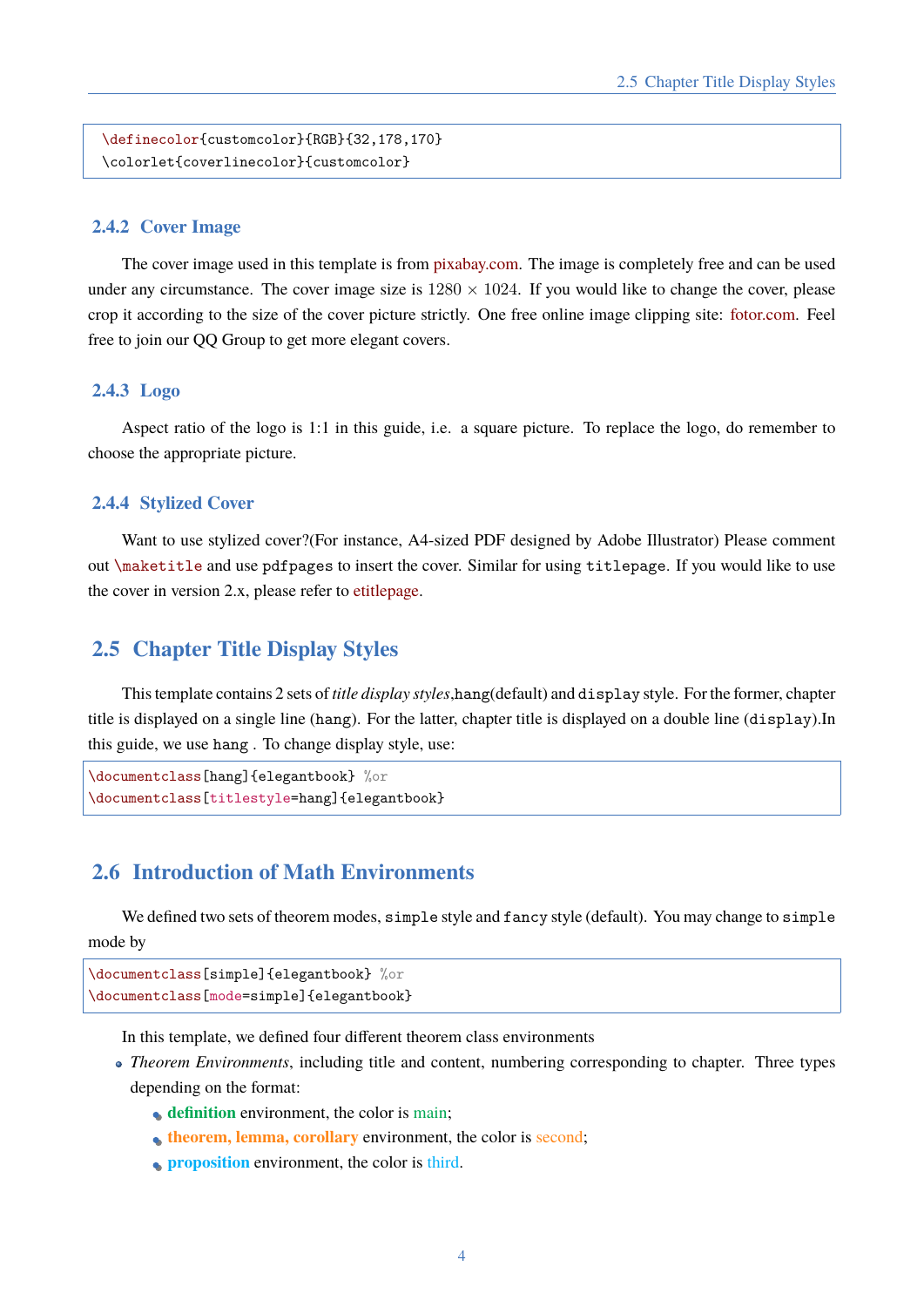- *Example Environment*, including **example, exercise, problem** environment, auto numbering according to chapter.
- *Proof Environment*, including **proof, note** environment containing introductory symbol (**note** environment) or ending symbol (**proof** environment).
- Conclusion Environment, including **conclusion, assumption, property, remark and solution**<sup>4</sup> environments, all of which begin with boldfaced words, with format consistent with normal paragraphs.

#### **2.6.1 Theorem Class Environments**

Since the template uses the tcolorbox package to customize the theorem class environments, it is slightly different from the normal theorem environments. The usage is as follows:

```
\begin{theorem}{theorem name}{label text}
The content of theorem.
\end{theorem}
```
The first parameter  $\leq$  theorem name> represents the name of the theorem, and the second parameter label represents the label used in cross-reference with ref{thm:label}. Note that cross-references must be prefixed with thm:.

From version 4.1, you can write your theorem environments as follows:

```
\begin{theorem}[theorem name]\label{thm:label text}
 The content of theorem.
\end{theorem}
% or
\begin{theorem}
 The content of theorem.
\end{theorem}
```
Other theorem class environments with the same usage includes:

| Environment | Label text | Prefix | Cross-reference |
|-------------|------------|--------|-----------------|
| definition  | label      | def    | \ref{def:label} |
| theorem     | label      | thm    | \ref{thm:label} |
| lemma       | label      | lem    | \ref{lem:label} |
| corrlary    | label      | cor    | \ref{cor:label} |
| proposition | lahel      | pro    | \ref{pro:label} |

**Table 2.2:** Theorem Class Environments

#### **2.6.2 Counter for Theorem Environments**

You can use thmcnt option to control the theorem counter/number display style for the theorem environments, the acceptable options are chapter (default) and section.

```
\documentclass[section]{elegantbook} % turn the Theorem 4.1 to Theorem 4.1.1
\documentclass[thmcnt=section]{elegantbook}
```
 $4$ We also define an option result, which can hide the solution and proof environments. You can switch between result=answer and result=noanswer.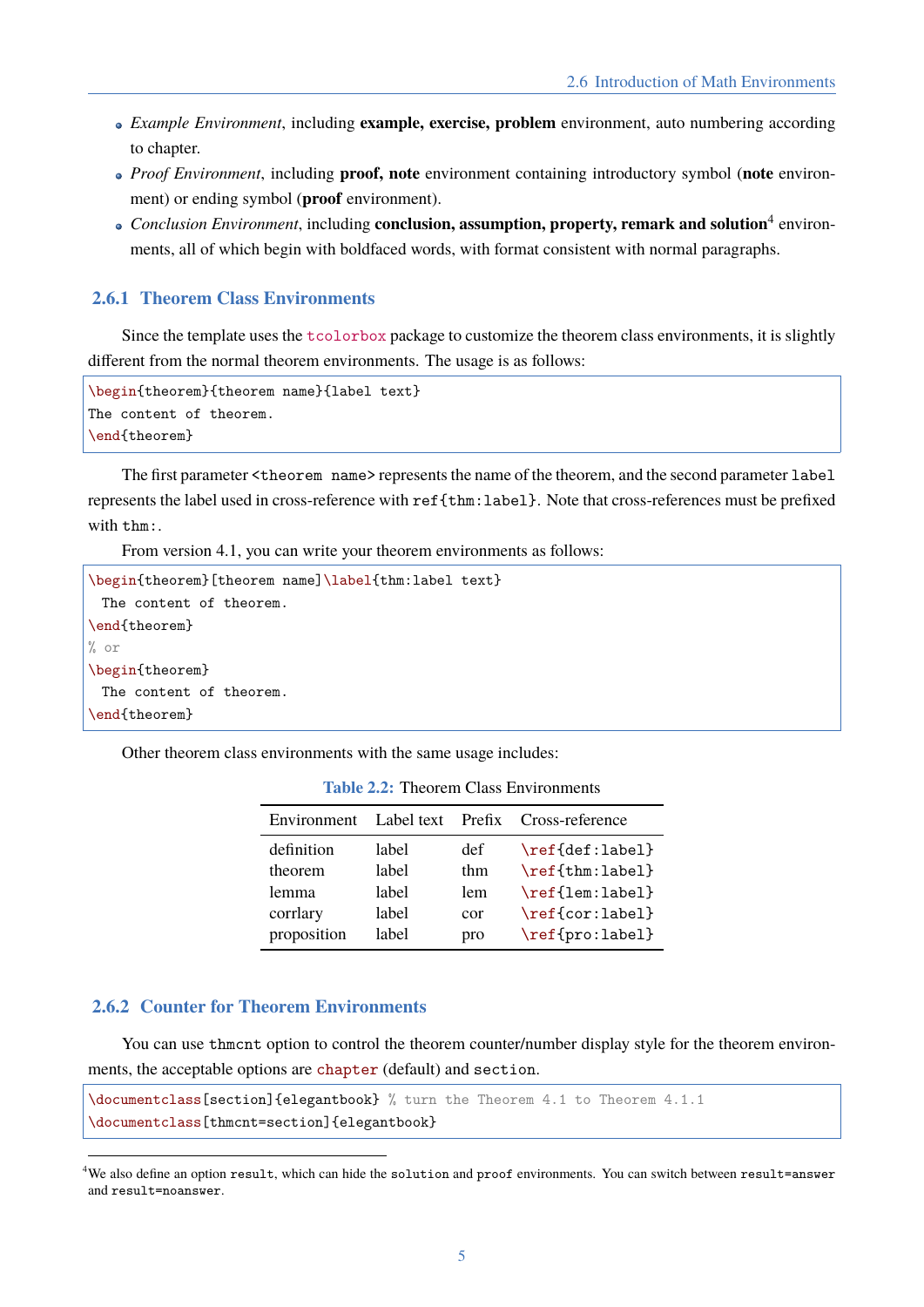#### **2.6.3 Other Customized Environments**

The other three math environments can be called directly since there are no additional option for them, e.g. example:

\begin{example} This is the content of example environment. \end{example}

The effect is as follows:

**Example 2.1** This is the content of example environment.

- These are all similar environments with slight differences lies in:
- Example, exercise, problem environments number within chapter;
- Note begins with introductory symbol and proof ends with ending symbol;
- Conclusion and other environments are normal paragraph environments with boldfaced introductory words.

#### <span id="page-7-0"></span>**2.7 List Environments**

This template uses tikz to customize the list environments, with itemize environment customized to the third depth and enumerate environment customized to fourth depth. The effect is as follows

- **o** first item of nesti:
- second item of nesti:
	- first item of nestii;
	- second item of nestii;
		- $\bullet$  first item of nestiii;
		- second item of nestiii.
- 1. first item of nesti;
- 2. second item of nesti;
	- (a). first item of nestii;
	- (b). second item of nestii;
		- I. first item of nestiii;
		- II. second item of nestiii.

#### <span id="page-7-1"></span>**2.8 Fonts**

**Alert** After v3.10, newtx is reset to cm, together with other two options, the math font option offers:

- 1. math=cm(default), use LATEX default math font (recommended).
- 2. math=newtx, use newtxmath math font (may bring about bugs).
- 3. math=mtpro2, use mtpro2 package to set math font.

```
If you use newtx fonts, type in:
```
\documentclass[math=newtx]{elegantbook}

When you are using newtx, please pay attention to the hyphens. For instance,

$$
\int_{R^q} f(x, y) dy. off \tag{2.1}
$$

The corresponding code is:

```
\begin{equation}
 \int_{R^q} f(x,y) dy. \emptyset (x emph{of \kern0pt f}
\end{equation}
```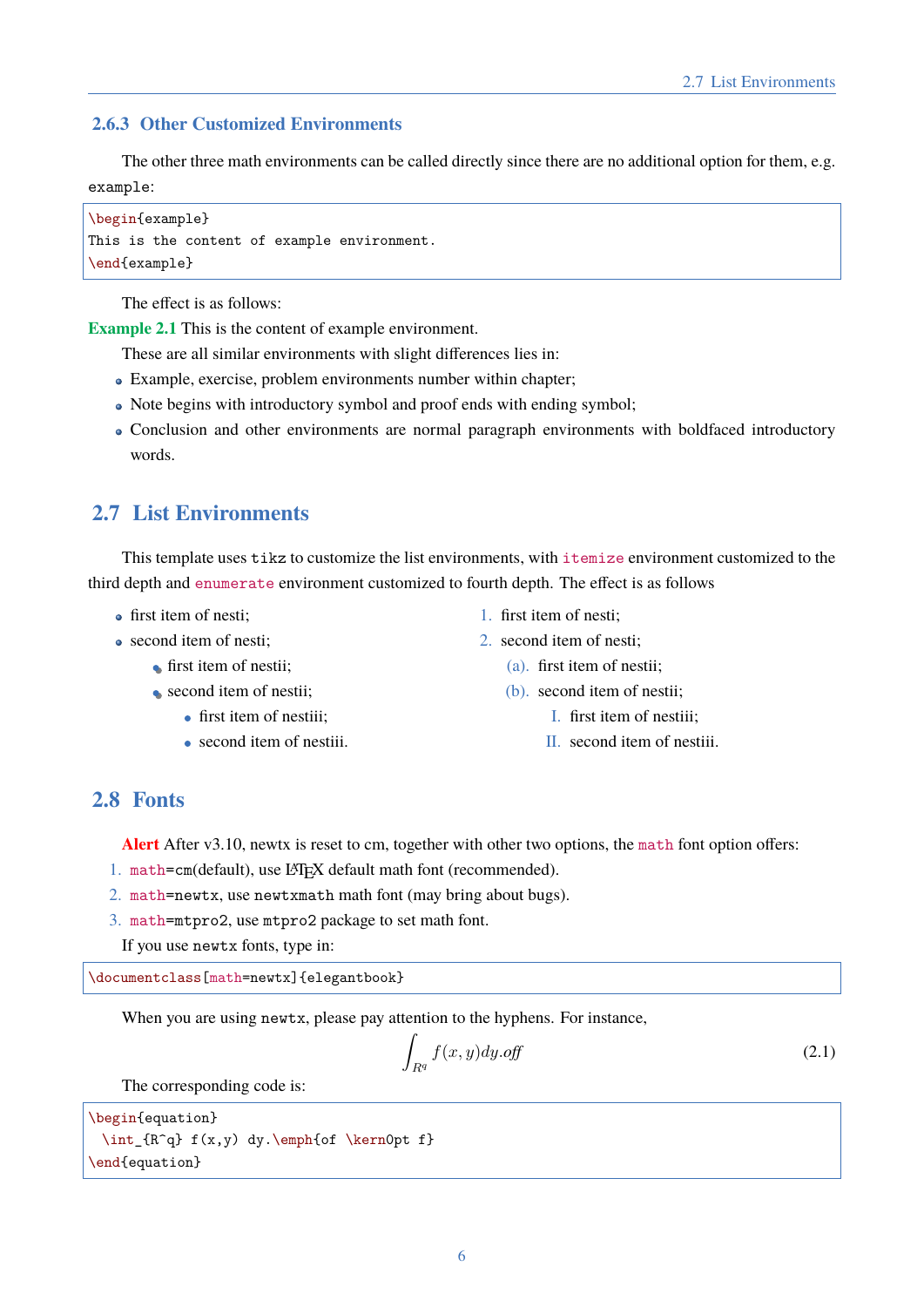#### **2.8.1 Symbol Fonts**

Feedback from some 3.08 users claims that error occurs when using our templates with yhmath, esvect and other packages.

```
LaTeX Error:
Too many symbol fonts declared.
```
The reason is that the template redefines font for math so that no new math font is allowed to be added. To use yhmath and/or esvect, please locate yhmath or esvect in elegantbook.cls, uncomment corresponding related code.

```
%%% use yhmath pkg, uncomment following code
% \let\oldwidering\widering
% \let\widering\undefined
% \RequirePackage{yhmath}
% \let\widering\oldwidering
%%% use esvect pkg, uncomment following code
% \RequirePackage{esvect}
```
#### **2.9 Bibliography**

<span id="page-8-0"></span>This template uses biblatex to generate the bibliography, the default citestyle and bibliography style are both numeric. Let's take a glance at the citation effect. [3] use data from a major peer-to-peer lending [2] marketplace in China to study whether female and male investors evaluate loan performance differently [1].

If you want to use biblatex, you must create a file named reference.bib, add bib items (from Google Scholar, Mendeley, EndNote, and etc.) to reference. bib [fil](#page-17-1)e, then cite the bibkey in the tex file. The bi[ber](#page-17-2) will automatically generate the bibliography for the reference you cited.

To change the bibliography style, this version introduces two options: citestyle and bibstyle, please refer to CTAN:biblatex for more detail about these options. You can change your bibliography style as

\documentclass[citestyle=numeric-comp, bibstyle=authoryear]{elegantbook}

W[e also add the](https://ctan.org/pkg/biblatex) bibend option to this template, you can choose biber (default) or bibtex as you like, biber is recommended.

```
\documentclass[bibtex]{elegantbook} % or
\documentclass[bibend=bibtex]{elegantbook}
```
#### **2.10 Preface**

<span id="page-8-1"></span>If you want to add a preface before the first chapter with the number of chapter unchanged, please add the preface in the following way:

```
\chapter*{Introduction}
\markboth{Introduction}{Introduction}
The content of introduction.
```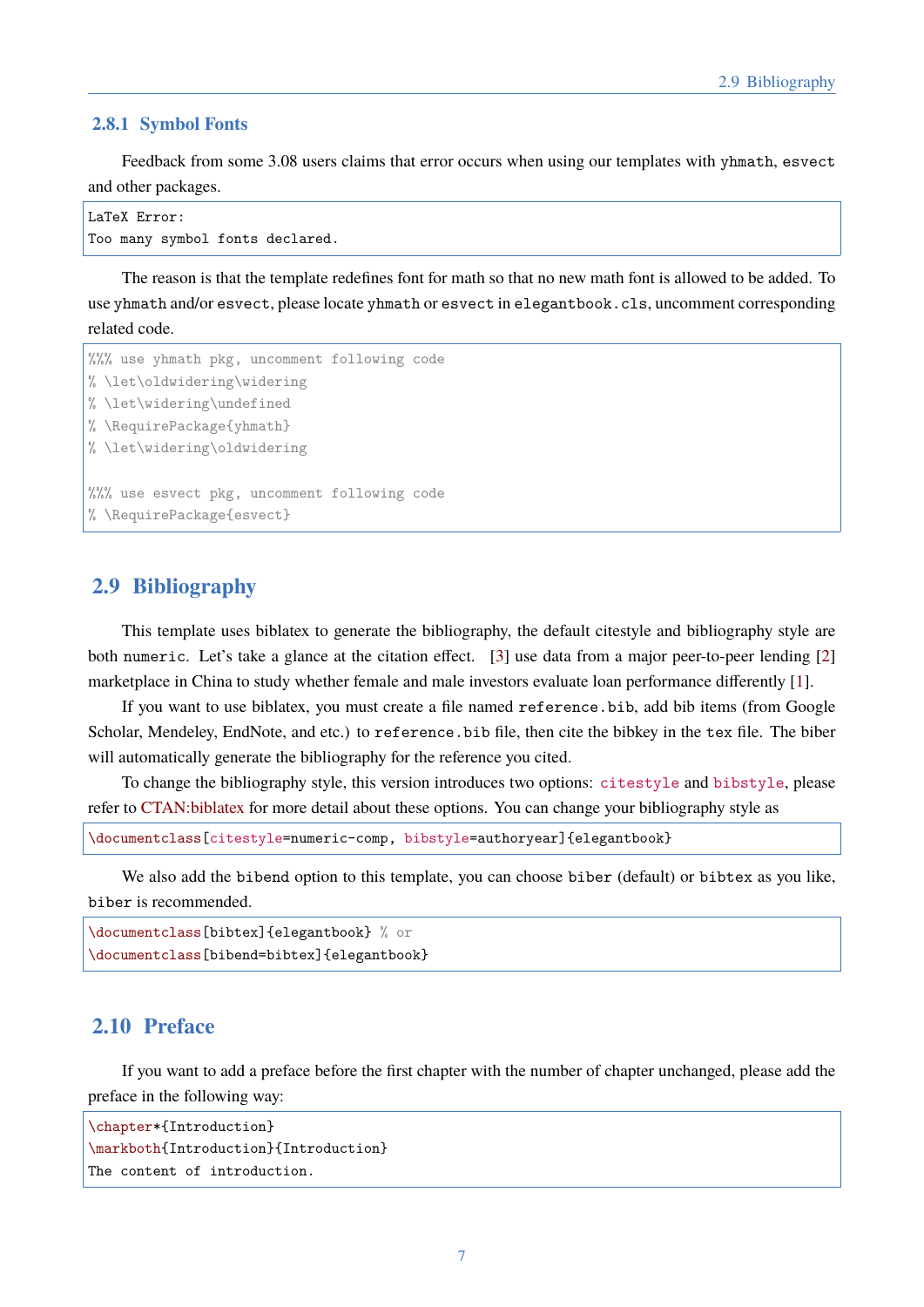#### **2.11 Content Option and Depth**

Option for content toc, you can choose either one column(onecol) or two columns(twocol). For two columns:

```
\documentclass[twocol]{elegantbook}
\documentclass[toc=twocol]{elegantbook}
```
<span id="page-9-0"></span>Default content depth is 1, use to use \setcounter{tocdepth}{2}.

#### **2.12 Introduction Environment**

We create a introduction environment to display the structure of chapter. The basic useage is as follows:

| \begin{introduction}            |  |  |  |  |  |
|---------------------------------|--|--|--|--|--|
| \item Definition of Theorem     |  |  |  |  |  |
| \item Ask for help              |  |  |  |  |  |
| \item Optimization Problem      |  |  |  |  |  |
| \item Property of Cauchy Series |  |  |  |  |  |
| \item Angle of Corner           |  |  |  |  |  |
| \end{introduction}              |  |  |  |  |  |

And you will get:

```
Introduction
```
**h** *Definition of Theorem* 

**Ask for help** 

 $\Box$  *Optimization Problem* 

*Angle of Corner* 

**h** *Property of Cauchy Series* 

You can change the title of this environment by modifying the optional argument of this environment:

```
\begin{introduction}[Brief Introduction]
...
\end{introduction}
```
The environment problemset is used at the end of each chapter to display corresponding exercises. Just type in the following sentences:

```
\begin{problemset}
 \item exercise 1
 \item exercise 2
 \item exercise 3
\end{problemset}
```
<span id="page-9-1"></span>And you will get:



- 1. exercise 1
- 2. exercise 2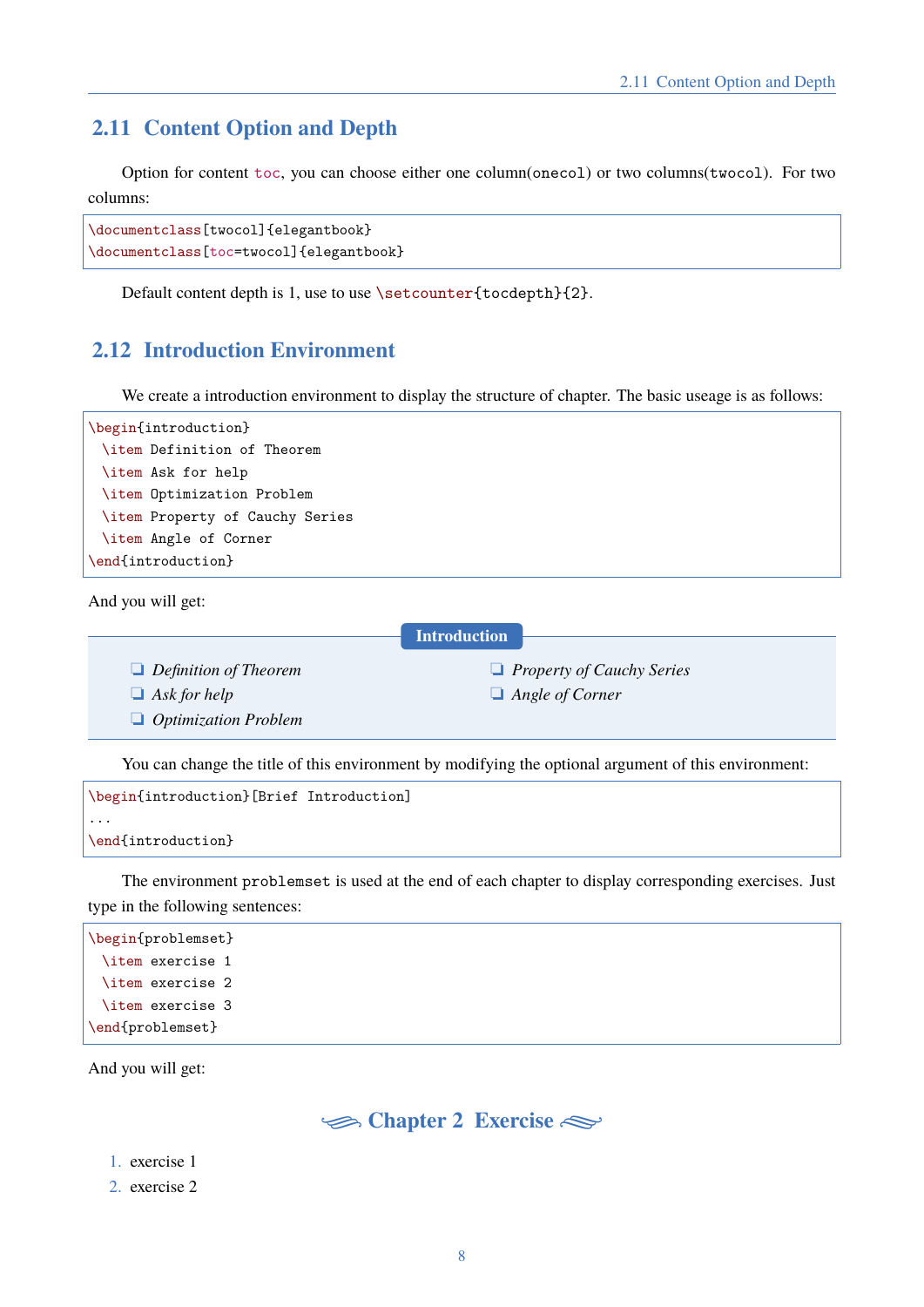- 3. exercise 3
- 4. math equation test:

$$
a^2 + b^2 = c_{2_i}(1,2)[1,23] \tag{2.2}
$$

**Remark** If you want to customize the title of problemset, please change the optional argument like in introduction environment. In this version the problemset environment automatically appears in the table of contents but not in the header or footer(to be fixed).

**Solution** *If you want to customize the title of problemset, please change the optional argument like in introduction environment. In this version the problemset environment automatically appears in the table of contents but not in the header or footer(to be fixed).*

#### **2.13 Margin Notes**

<span id="page-10-0"></span>In 3.08, we introduced marginpar=margintrue and \elegantpar (Beta) with piles of bugs. Hence we decide to remove them in 3.09 and will suspend the options till revolutionary optimization. Sorry for all the bugs! However, we retain the option marginpar for users to get margin motes by activating marginpar=margintrue and using \marginpar or marginnote packages.

**Remark** Note that text and equation are both available in the margin notes.

```
% text
\marginpar{margin paragraph text}
% equation
\marginpar{
\begin{equation}
 a^2 + b^2 = c^2\end{equation}
}
```
For tables and figures, note that floating environment is not allowed. You have to use includegraphics or table and use \captionof to name it. To get centralized figures or tables, use \centerline or center. To learn more, please refer to Caption of Figure in Marginpar.

```
% graph with centerline command
\marginpar{
 \centerline{
   \includegraphics[width=0.2\textwidth]{logo.png}
 }
 \captionof{figure}{your figure caption}
}
% graph with center environment
\marginpar{
 \begin{center}
   \includegraphics[width=0.2\textwidth]{logo.png}
   \captionof{figure}{your figure caption}
 \end{center}
}
```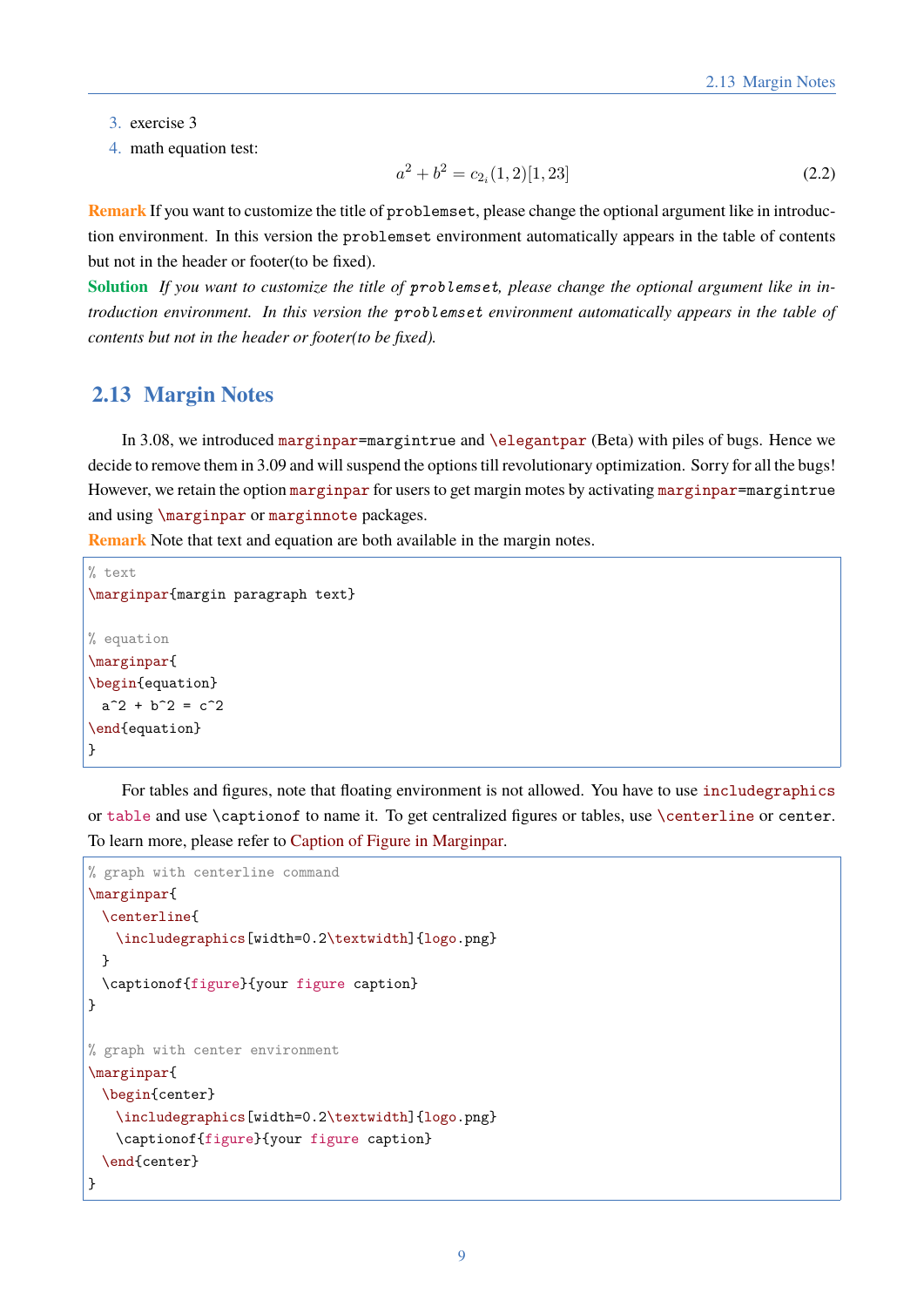# **Chapter 3 ElegantBook Writing Sample**

<span id="page-11-0"></span>

| <b>Introduction</b>               |                          |  |  |  |  |
|-----------------------------------|--------------------------|--|--|--|--|
| $\Box$ Theorem Class Envrionments | $\Box$ List Environments |  |  |  |  |
| $\Box$ Cross Reference            | $\Box$ Logo and Base     |  |  |  |  |
| $\Box$ Math Environments          | $a^2 + b^2 = c^2$        |  |  |  |  |

Lorem ipsum dolor sit amet, consectetuer adipiscing elit. Ut purus elit, vestibulum ut, placerat ac, adipiscing vitae, felis. Curabitur dictum gravida mauris. Nam arcu libero, nonummy eget, consectetuer id, vulputate a, magna. Donec vehicula augue eu neque. Pellentesque habitant morbi tristique senectus et netus et malesuada fames ac turpis egestas. Mauris ut leo. Cras viverra metus rhoncus sem. Nulla et lectus vestibulum urna fringilla ultrices. Phasellus eu tellus sit amet tortor gravida placerat. Integer sapien est, iaculis in, pretium quis, viverra ac, nunc. Praesent eget sem vel leo ultrices bibendum. Aenean faucibus. Morbi dolor nulla, malesuada eu, pulvinar at, mollis ac, nulla. Curabitur auctor semper nulla. Donec varius orci eget risus. Duis nibh mi, congue eu, accumsan eleifend, sagittis quis, diam. Duis eget orci sit amet orci dignissim rutrum.

#### **3.1 Writing Sample**

 $\hat{\bm{\hat{\epsilon}}}$ 

<span id="page-11-1"></span>We will define the integral of a measurable function in three steps. First, we define the integral of a nonnegative simple function. Let *E* be the measurable set in  $\mathcal{R}^N$ .

#### **Definition 3.1 (Left Coset)**

*Let H be a subgroup of a group G. A* left coset *of H in G is a subset of G that is of the form xH, where*  $x \in G$  and  $xH = \{xh : h \in H\}$ . Similarly a right coset of H in G is a subset of G that is of the form  $Hx$ *, where*  $Hx = \{hx : h \in H\}$  $\hbar$ 

*♣*

*♡*

**Note** *Note that a subgroup H of a group G is itself a left coset of H in G.*

Nam dui ligula, fringilla a, euismod sodales, sollicitudin vel, wisi. Morbi auctor lorem non justo. Nam lacus libero, pretium at, lobortis vitae, ultricies et, tellus. Donec aliquet, tortor sed accumsan bibendum, erat ligula aliquet magna, vitae ornare odio metus a mi. Morbi ac orci et nisl hendrerit mollis. Suspendisse ut massa. Cras nec ante. Pellentesque a nulla. Cum sociis natoque penatibus et magnis dis parturient montes, nascetur ridiculus mus. Aliquam tincidunt urna. Nulla ullamcorper vestibulum turpis. Pellentesque cursus luctus mauris.

#### **Theorem 3.1 (Lagrange's Theorem)**

*Let G be a finite group, and let H be a subgroup of G. Then the order of H divides the order of G.*

<span id="page-11-2"></span>3.1 Nulla malesuada porttitor diam. Donec felis erat, congue non, volutpat at, tincidunt tristique, libero. Vivamus viverra fermentum felis. Donec nonummy pellentesque ante. Phasellus adipiscing semper elit. Proin fermentum massa ac quam. Sed diam turpis, molestie vitae, placerat a, molestie nec, leo. Maecenas lacinia. Nam [ips](#page-11-2)um ligula, eleifend at, accumsan nec, suscipit a, ipsum. Morbi blandit ligula feugiat magna. Nunc eleifend consequat lorem. Sed lacinia nulla vitae enim. Pellentesque tincidunt purus vel magna. Integer non enim. Praesent euismod nunc eu purus. Donec bibendum quam in tellus. Nullam cursus pulvinar lectus. Donec et mi. Nam vulputate metus eu enim. Vestibulum pellentesque felis eu massa.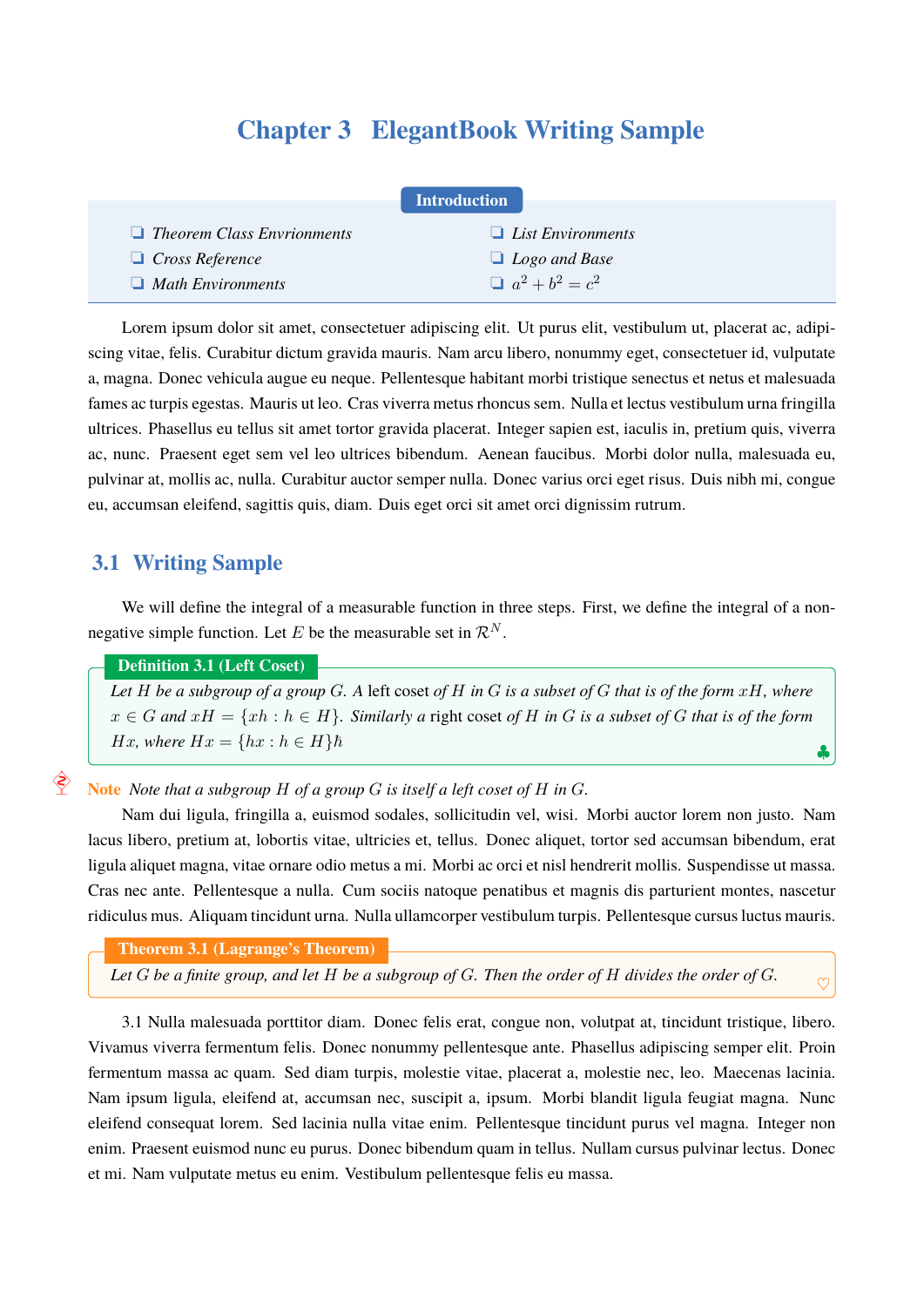*♠*

**Proposition 3.1 (Size of Left Coset)**

*Let H be a finite subgroup of a group G. Then each left coset of H in G has the same number of elements as H.*

**Proof** Let *z* be some element of  $xH \cap yH$ . Then  $z = xa$  for some  $a \in H$ , and  $z = yb$  for some  $b \in H$ . If *h* is any element of *H* then  $ah \in H$  and  $a^{-1}h \in H$ , since *H* is a subgroup of *G*. But  $zh = x(ah)$  and *xh* =  $z(a^{-1}h)$  for all *h* ∈ *H*. Therefore  $zH$  ⊂ *xH* and  $xH$  ⊂  $zH$ , and thus  $xH = zH$ . Similarly  $yH = zH$ , and thus  $xH = yH$ , as required.



**Figure 3.1:** Matplotlib: Scatter Plot Example

Regression analysis is a powerful statistical method that allows you to examine the relationship between two or more variables of interest. While there are many types of regression analysis, at their core they all examine the influence of one or more independent variables on a dependent variable. The process of performing a regression allows you to confidently determine which factors matter most, which factors can be ignored, and how these factors influence each other.

Let's continue using our application training example. In this case, we'd want to measure the historical levels of satisfaction with the events from the past three years or so, as well as any information possible in regards to the independent variables.

#### <span id="page-12-0"></span>**3.2 Second section**

This second section may include some special word, and expand the ones already used.

Lorem ipsum dolor sit amet, consectetuer adipiscing elit. Ut purus elit, vestibulum ut, placerat ac, adipiscing vitae, felis. Curabitur dictum gravida mauris. Nam arcu libero, nonummy eget, consectetuer id, vulputate a, magna. Donec vehicula augue eu neque. Pellentesque habitant morbi tristique senectus et netus et malesuada fames ac turpis egestas. Mauris ut leo. Cras viverra metus rhoncus sem. Nulla et lectus vestibulum urna fringilla ultrices. Phasellus eu tellus sit amet tortor gravida placerat. Integer sapien est, iaculis in, pretium quis, viverra ac, nunc. Praesent eget sem vel leo ultrices bibendum. Aenean faucibus. Morbi dolor nulla, malesuada eu, pulvinar at, mollis ac, nulla. Curabitur auctor semper nulla. Donec varius orci eget risus. Duis nibh mi, congue eu, accumsan eleifend, sagittis quis, diam. Duis eget orci sit amet orci dignissim rutrum.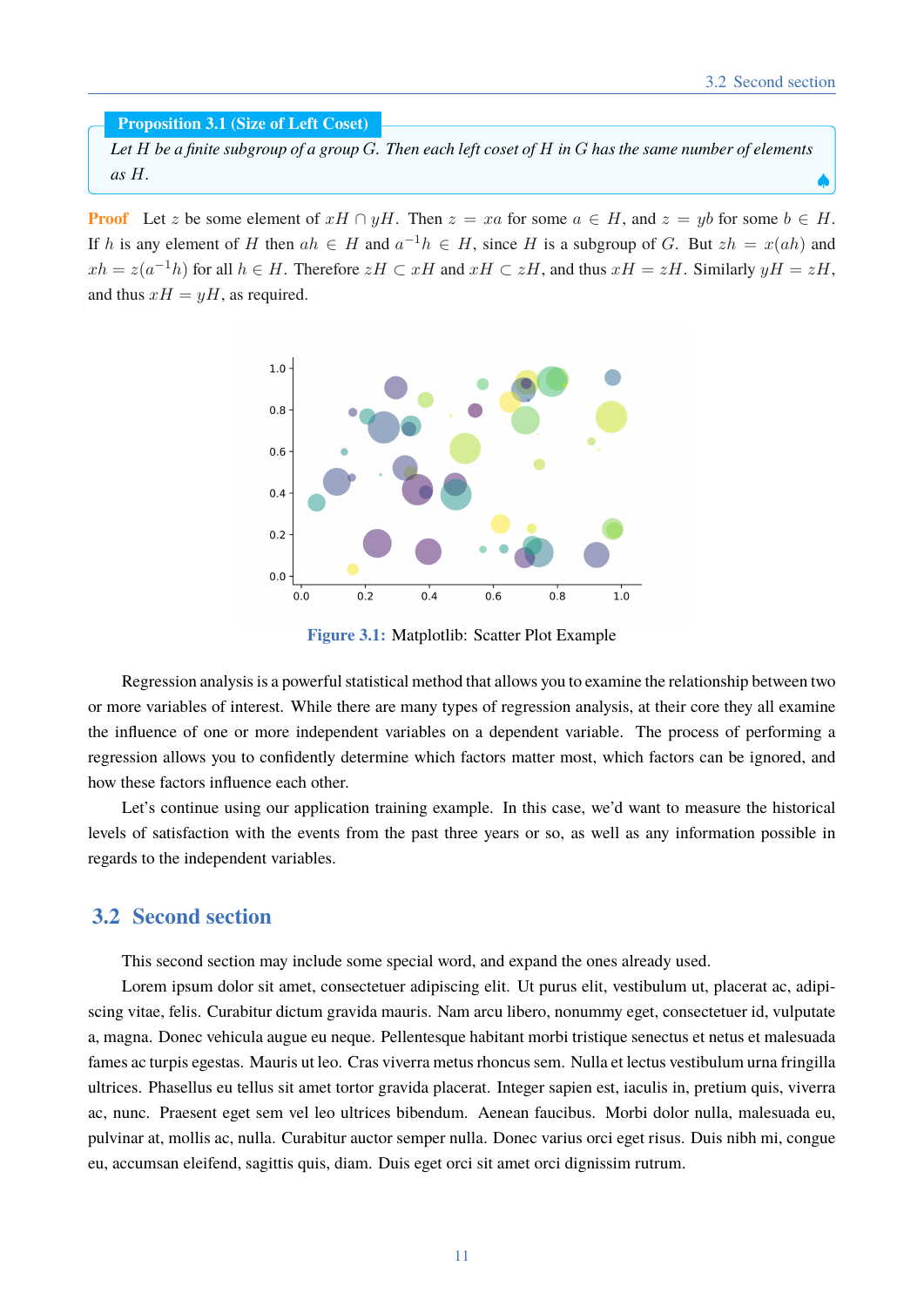|          | (1)          | (2)       |
|----------|--------------|-----------|
| mpg      | $-238.90***$ | $-49.51$  |
|          | (53.08)      | (86.16)   |
| weight   |              | $1.75***$ |
|          |              | (0.641)   |
| constant | $11,253***$  | 1,946     |
|          | (1,171)      | (3,597)   |
| obs      | 74           | 74        |
| $R^2$    | 0.220        | 0.293     |
|          |              |           |

| <b>Table 3.1:</b> Auto MPG and Price |  |
|--------------------------------------|--|
|                                      |  |

Standard errors in parentheses

\*\*\* p<0.01, \*\* p<0.05, \* p<0.1

Nam dui ligula, fringilla a, euismod sodales, sollicitudin vel, wisi. Morbi auctor lorem non justo. Nam lacus libero, pretium at, lobortis vitae, ultricies et, tellus. Donec aliquet, tortor sed accumsan bibendum, erat ligula aliquet magna, vitae ornare odio metus a mi. Morbi ac orci et nisl hendrerit mollis. Suspendisse ut massa. Cras nec ante. Pellentesque a nulla. Cum sociis natoque penatibus et magnis dis parturient montes, nascetur ridiculus mus. Aliquam tincidunt urna. Nulla ullamcorper vestibulum turpis. Pellentesque cursus luctus mauris.

- Routing and resource discovery;
	- Language Models
	- Vector Space Models
- Resilient and scalable computer networks;
- <span id="page-13-0"></span>Distributed storage and search.

**Exercise** 

- 1. Solve the equation  $5(-3x 2) (x 3) = -4(4x + 5) + 13$ .
- 2. Find the distance between the points  $(-4, -5)$  and  $(-1, -1)$ .
- 3. Find the slope of the line  $5x 5y = 7$ .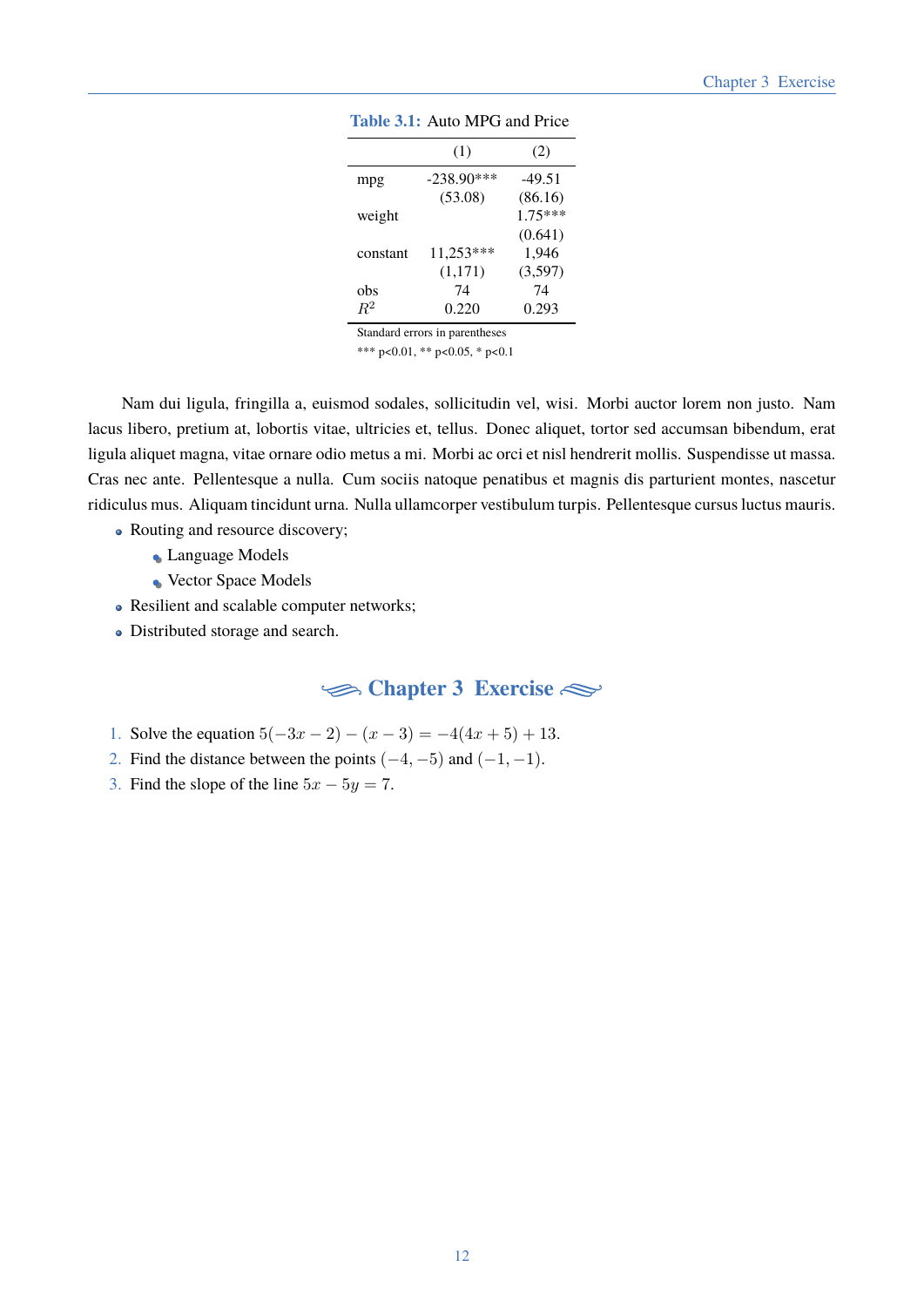# **Chapter 4 FAQ**

We list some FAQs for users to refer to:

- <span id="page-14-0"></span>1. *Why option numbers for natbib fail to take effect in v3.07?* In v3.07, when gbt7714 is introduced, option authoryear is incompatible with natbib. In v3.08 and 3.09, numbers, numbers, super and authoryear are introduced.
- 2. *I want to customize font and background color.*

Please use pagecolor to change background color, refer to this to customize font.

3. *Which version should I choose?*

Please use Latest Release via GitHub or TEX Live 2022.

4. *Which editor should I choose?*

You can use TEX Live 2022 built-in TEXworks or TEXStudio. You may refer to TEXworks autocomplete. TEX Live 2022 + TEX studio is strongly recommended. Related configurations can be found at vscode-latex and sublime-text-latex.

5. *Hello, we want to use ElegantBook to write a book about machine learning a[nd would like your autho](https://github.com/EthanDeng/texworks-autocomplete)rization.*

Fee[l free to use our tem](https://github.com/EthanDeng/sublime-text-latex)plates by pointing out our copyright. For other issues, please refer to LPPL-1.3c. If you want to show us your work, you can share the URL with us afterwards.

6. *What is cross reference?*

This template is aimed at who are not a complete beginner for LATEX. Please learn more about LATEX before using this template.

7. *Is the language for code highlighting optional?*

Yes, listings package is used in ElegantBook, hence language is optional(e.g. language=Python). For global setting, use lstset. For more information, please refer to package documentations.

8. *When will Beamer template (ElegantSlide or ElegantBeamer) forthcoming?* Since there is an excellent theme Metropolis, no plan for Beamer theme.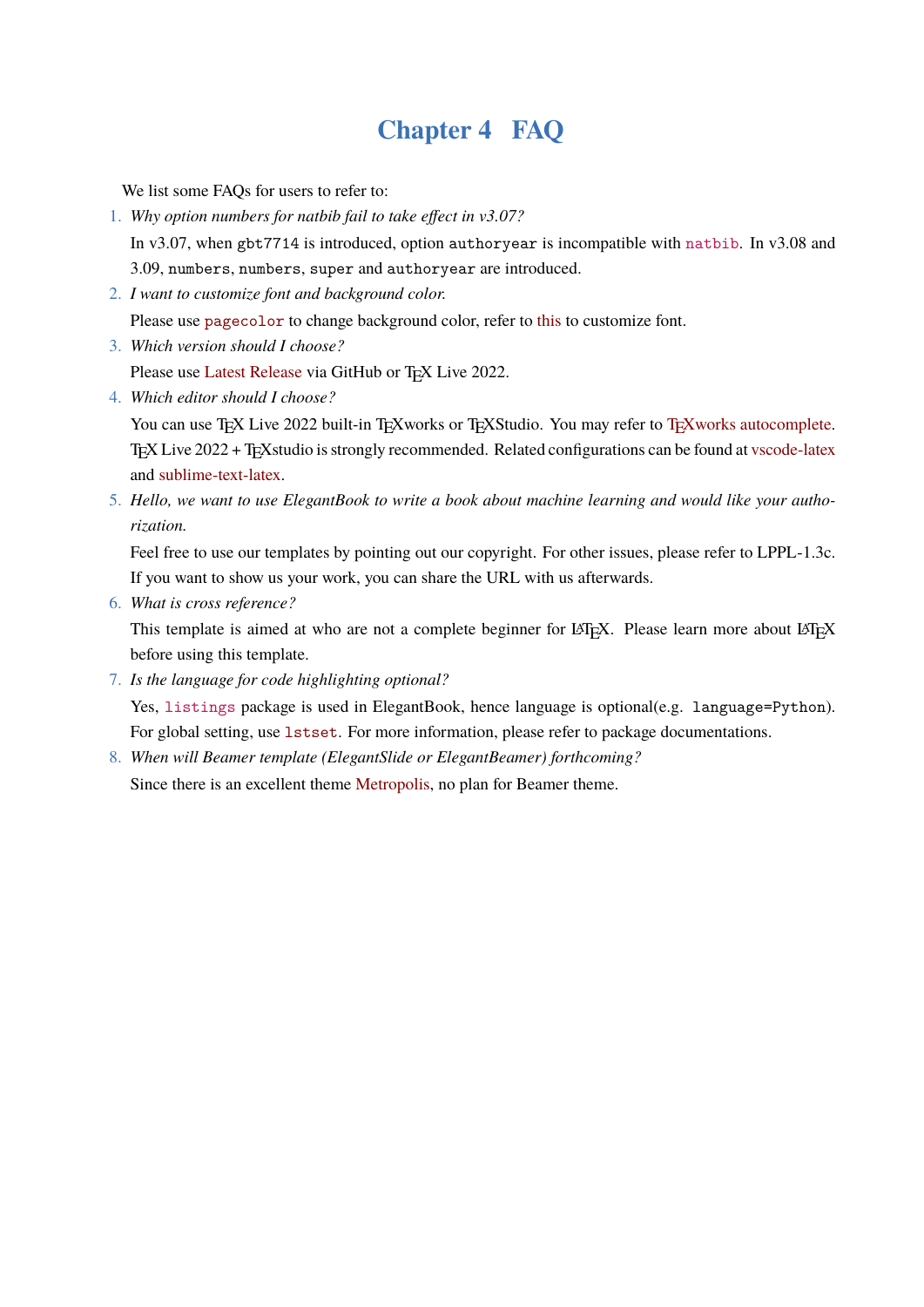# **Chapter 5 Version History**

<span id="page-15-0"></span>We revised our templates now and then. This section shows the version story of ElegantBook.

#### **2022/04/09** *Updates:release of v4.3.*

- $(1)$  Remove part newtx settings, set TeX Gyre Terms/Heros fonts under X $\exists$ LATEX.
- 2 Fix Chinese fonts in the theorem environments.
- 3 Add theorem counter option, thmcnt=section.
- 4 Add bib option bibend, which can take value of biber and bibtex.
- 5 **! Warnings**: The multilingual option may cause some unexpected errors, you can report in this issue.

#### **2022/03/08** *Updates:release of v4.2.*

- $(1)$  Bug fix due to the update of newtx fonts;
- 2 Add 'Chapter' in TOC, and redefine \chaptername to unify the logic under different languages;
- 3 Add language option for Japanese, lang=jp.

#### **2021/05/02** *Updates:release of v4.1.*

- 1 **! Big Change**: Change the bibliography method from BIBTEX to biblatex(with backend biber);
- 2 **! Big Change**: Add support for the default theorem writing method (with optional name and label);
- 3 Add left and right space;
- $(4)$  Support hyperlink from the text of TOC;
- $(5)$  Remove the pdfIAT<sub>F</sub>X compatiblity check for Chinese.
- $\overline{6}$  Add multilingual support, for french lang=fr, dutch lang=nl, Hungarian lang=hu, Spanish lang=es, Mongolian lang=mn etc.

#### **2020/04/12** *Updates:release of v3.11, LAST version of 3.x.*

- 1 **! Fix**: Fix natbib option clash problems caused by gbt7714 updates.
- $(2)$  Remove base decorations and its options since pgfornament package is not included in T<sub>E</sub>X Live 2020.
- 3 Fix spacing problem in some environments.
- $\overline{4}$  Introduce language option for Italian, lang=it.

#### **2020/02/10** *Updates:release of v3.10*

- 1 Introduce math for math font, optional styles are newtx and cm. Notice: The math font newtxmath in previous versions is reset to default LAT<sub>E</sub>X math font, to keep previous math font, please declare math=newtx.
- 2 Introduce chinesefont option, with founder, ctexfont and nofont available.
- $\overline{3}$  Turn author information on the cover optional and add customized command \bioinfo.
- $(4)$  Add version history with command \datechange and environment change.
- 5 Add Chinese chapter style scheme with option chinese.
- 6 Since the bug raised by \lvert is fixed, exchange package positions of ctex and amsmath.
- 7 Drop \lastpage from header to avoid page anchor bug and adding \frontmatter.
- 8 Revise bibliography option cite with optional styles numbers,authoryear and super.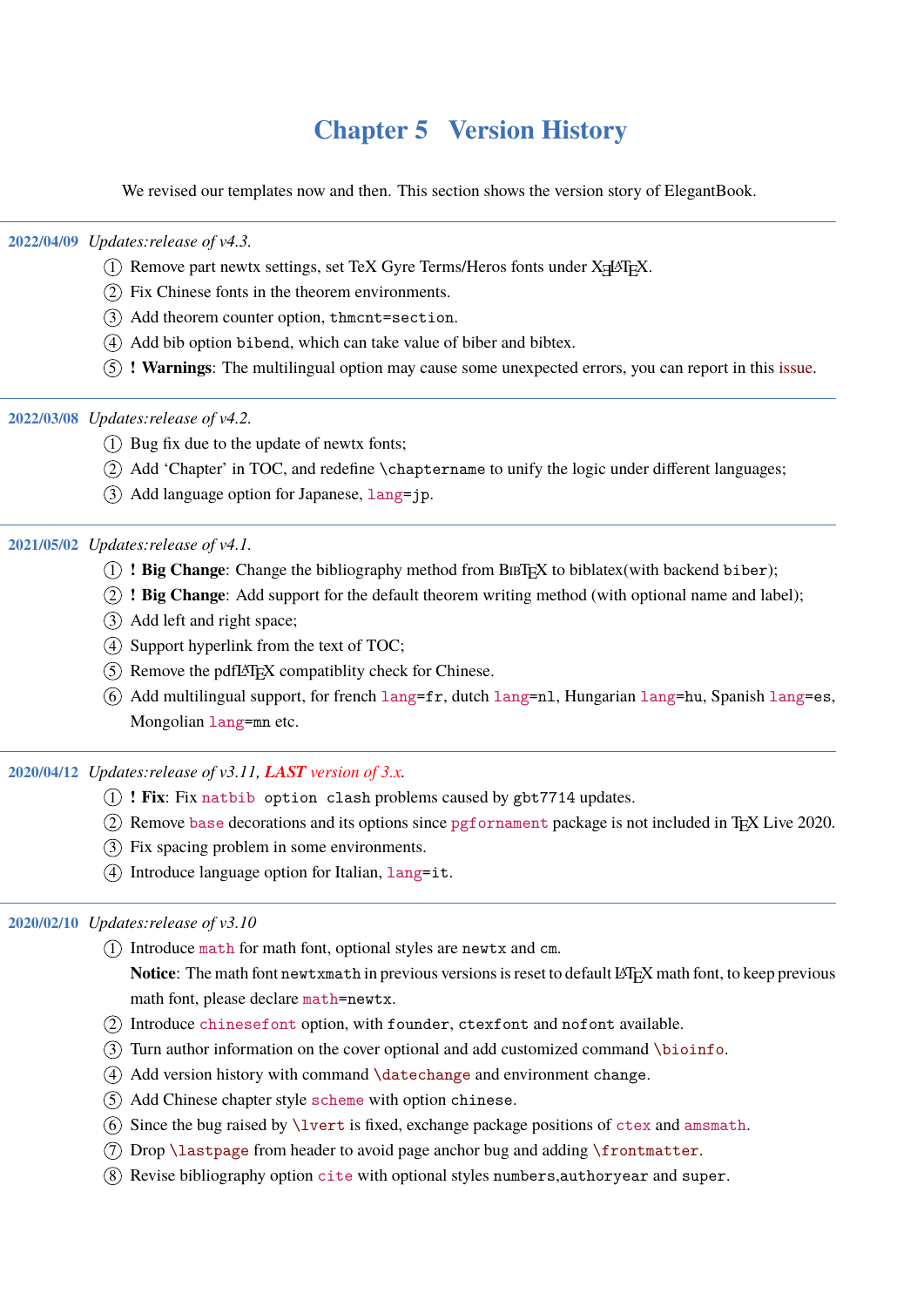Introduce bibliography style option bibstyle, with default bib style apalike for English mode and gbt7714 package for Chinese mode.

#### **2019/08/18** *Updates:release of v3.09*

- Remove \elegantpar temporary and remind users to use \marginnote and \marginpar instead.
- Use esint to display integral operator.
- Add new command toc, with options onecol and twocol.
- Add new option cite super for superscript-displayed citation.
- Revise problemset.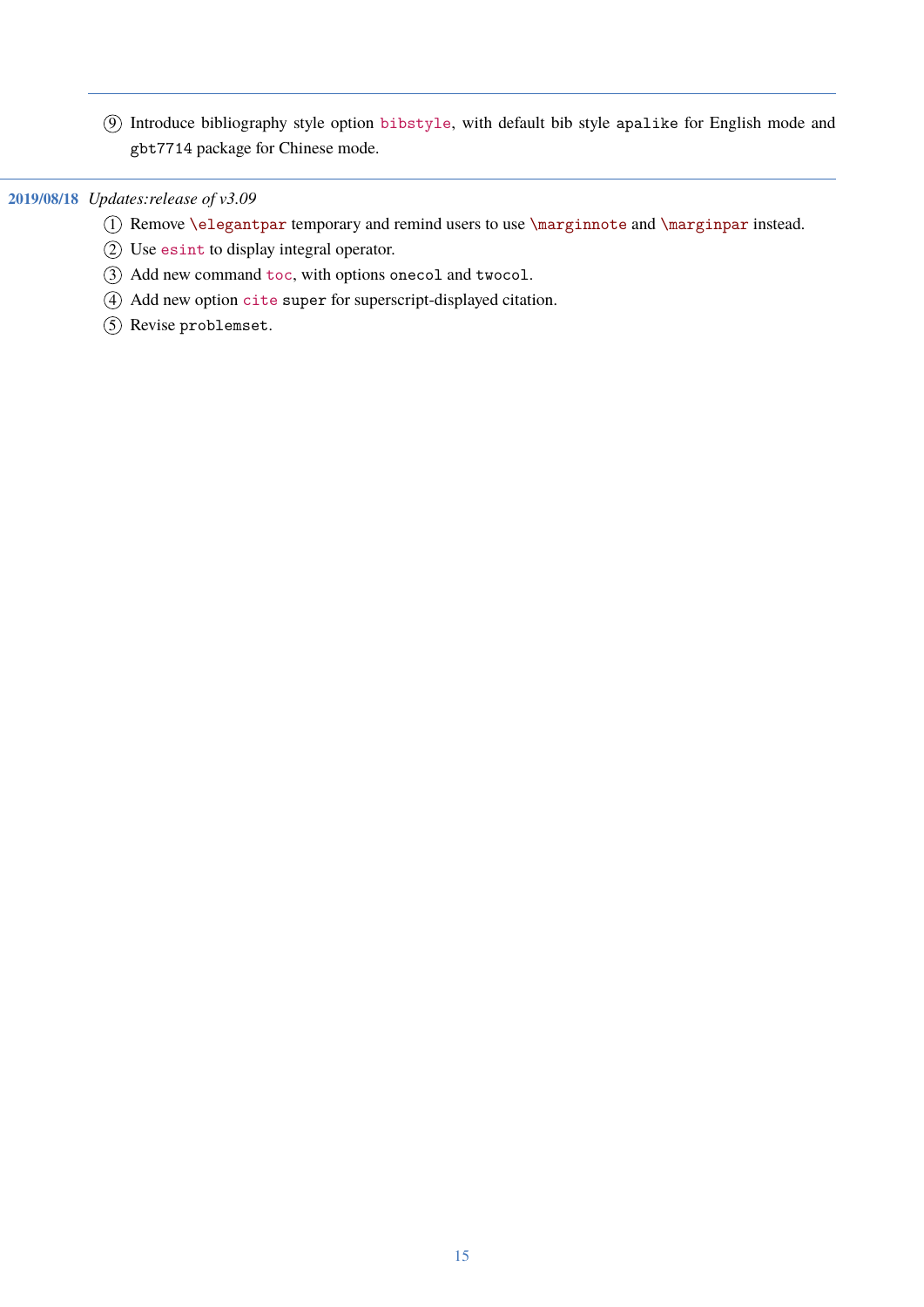# **Bibliography**

- <span id="page-17-0"></span>[1] Charles T Carlstrom and Timothy S Fuerst. "Agency Costs, Net Worth, and Business Fluctuations: A Computable General Equilibrium Analysis". In: *The American Economic Review* (1997), pp. 893–910. ISSN: 0002-8282.
- <span id="page-17-2"></span>[2] Qiang Li, Liwen Chen, and Yong Zeng. "The Mechanism and Effectiveness of Credit Scoring of P2P Lending Platform: Evidence from Renrendai.com". In: *China Finance Review International* 8.3 (2018), pp. 256–274.
- <span id="page-17-1"></span>[3] Vincenzo Quadrini. "Financial Frictions in Macroeconomic Fluctuations". In: *FRB Richmond Economic Quarterly* 97.3 (2011), pp. 209–254.